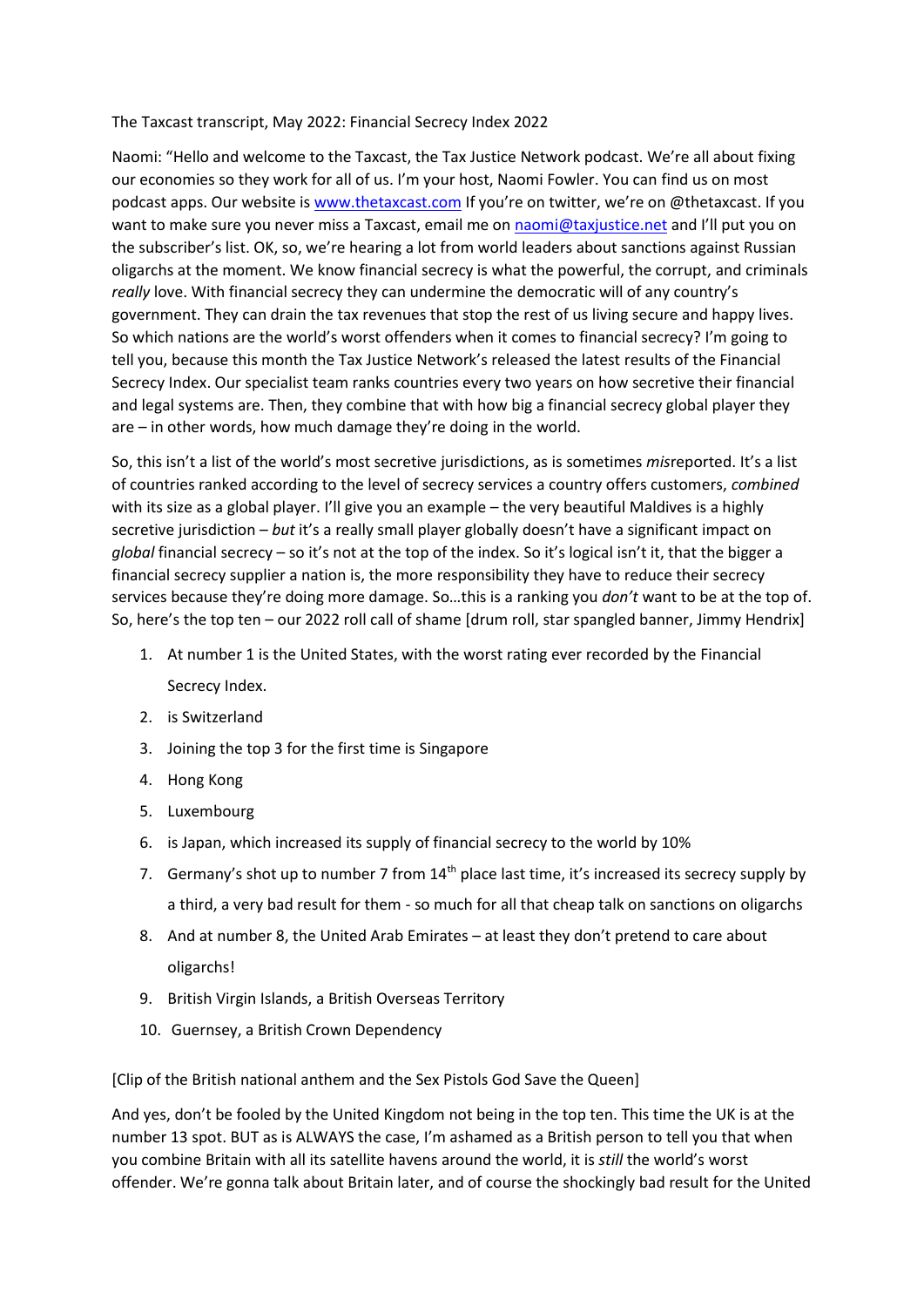States and how other G7 states – Japan, Germany and Italy are holding back progress. By the way, when it comes to China it's zoomed up to number 11 in the index. And what China does is extremely impactful on for example, Africa, since China is their biggest trading partner. Anyway, there are 141 countries assessed in the index, so there's plenty more fascinating stuff there. I asked head of the Tax Justice Network Alex Cobham for his reaction to the 2022 Financial Secrecy results:"

Alex: "I guess the *least* surprising thing was the US actually getting to the top, as the biggest global threat, but the kind of the backsliding of the G7 was a bit unexpected. I hadn't thought we'd see that across that set of the most powerful countries. But the biggest surprise was Cayman. Cayman has dropped from the top, out of the top 10, and surprising because of the reason for it, you know, they've, they've spent so long, I think Cayman Finance has put more money and more time than anyone in the world into criticising the index. And the index rightly judges them as highly secretive to be fair, they have genuinely improved, this year their secrecy score is down from 76 to 72, mainly because the UK required it to join the UN conventions on terrorist financing and the convention against corruption. But the reason the rank has dropped so sharply is because all of this time they've been refusing to publish the information about their share of international financial services exports, and now they've finally done it and it's revealed that, that their global role is actually much smaller than we, and pretty much everybody else had always estimated from the data that they *do* actually allow to become public. Now, what that means is that they must have known all of this time that their ranking in the index was seriously over inflated. And I suppose they took the decision that they'd rather look like they were the really really bad guys than actually come clean and tell people that they're not quite such a big player in global finance as they were allowing people to think. So that's, that's the big surprise. Of course, you know, the UK and its set of dependent territories remains the biggest overall problem despite Cayman's improvement."

Naomi: "That's interesting. I mean, when it comes to the G7 nations the Financial Secrecy Index points the finger really *really* strongly at the US, the UK, Japan, Germany and Italy and you know, they have been shouting the loudest about sanctions on Russian oligarchs yet we now know through the Financial Secrecy Index results that they're responsible for cutting back progress on financial transparency that would have allowed sanctions to happen, I mean - complete hypocrisy, so I mean what's going on with that?!"

Alex: "It's kind of fascinating, isn't it? Um, you know, these, this set of countries are not the most secretive jurisdictions in the world, not by a long shot, but they are big players. And so their secrecy matters, they have a big share of global financial services and so when they are more secretive it poses a bigger risk to everyone else. As you say, what's happened this year is that the progress that would have been made if the G7 had just stood still has been cut by more than half because actually they've gone backwards. Then, uh, Canada, France, um, to round out the G7, um, actually both getting, getting slightly better, so well done them, showing it can be done, including within the EU, but it takes a bit of commitment. So it's a slightly depressing picture. You know, these are the countries, as you say, in, in this moment of Russia's invasion of Ukraine that are looking to make sanctions effective and they need to be looking at themselves and saying the way that we deny progress on financial transparency, doesn't just deny the ability of other countries to tax fairly and to act against corruption, it also denies our own ability to impose effective sanctions if we want to. You have to hope that if there's a silver lining to any of that, it's a recognition including among these most powerful countries that allowing anonymous wealth is undermining for all of us, and we just have to finally push through and deliver on the beneficial ownership transparency, knowing who is behind companies, trusts, foundations, partnerships, and bank accounts so that we can all be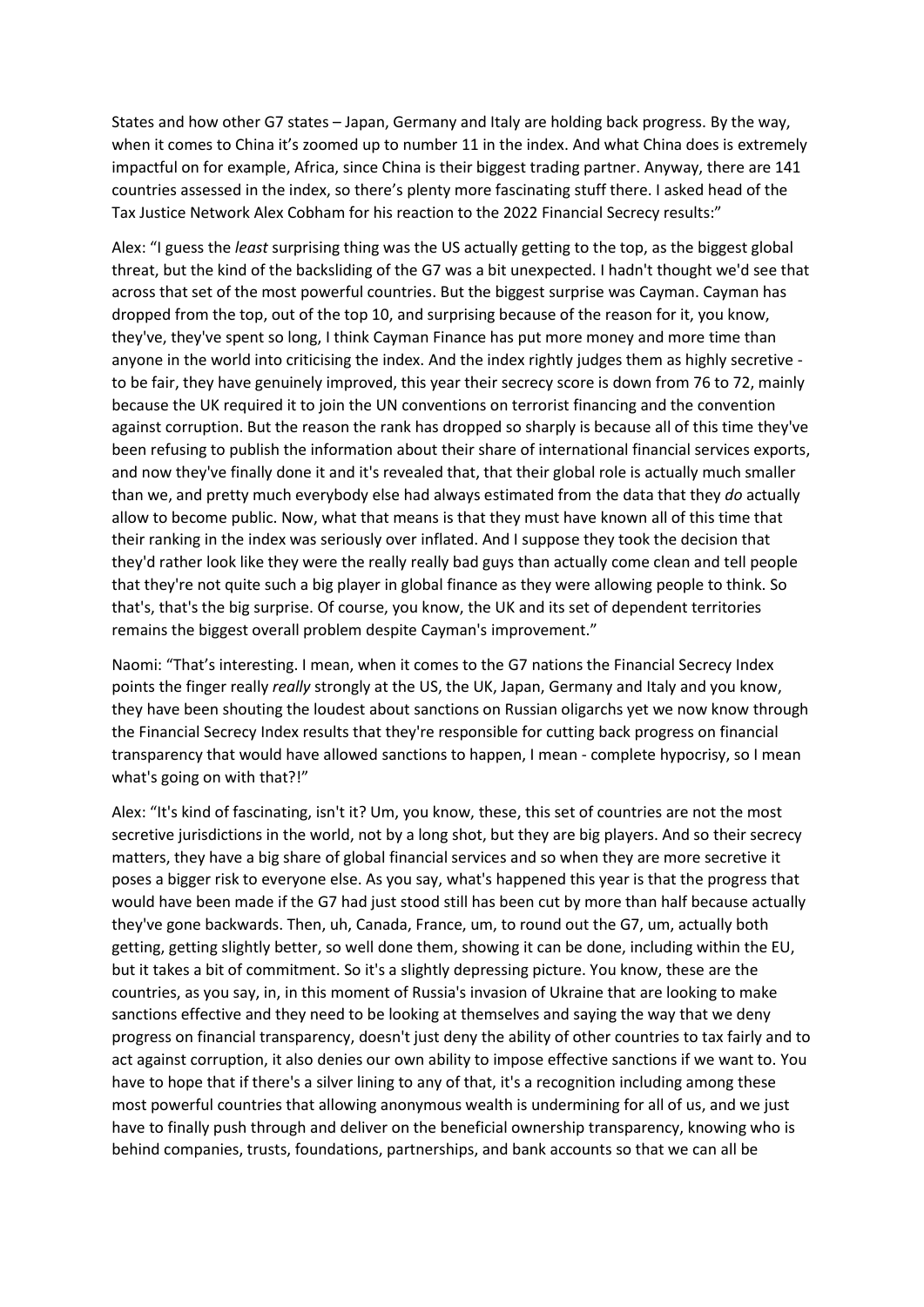broadly confident that uh, you know, that law and order is applied across the board and that the system works and that we can tax progressively."

Naomi: "Yeah. And another trend, I mean tell me if I'm right or not in suspecting that when it comes to autocratic states there's sort of a rise in the use of those states for financial secrecy, and surely oligarchs worldwide will be observing all this talk about sanctions against prominent Russians, now we've seen in this index, very interestingly rise of the United Arab Emirates. Um, Singapore has risen a lot too, which I know it's, uh, a democracy, but it's, uh, also described by many as a thinly veiled autocracy, Hong Kong also. Could this be a future trend in your view and what would that mean?"

Alex: "I think it's definitely crystallising as a trend and remembering that the index is in a sense backward looking because it takes a long time to, to bring together the data, the trends we're actually seeing this year, aren't yet reflected in the index and so it's already going to go further than, than what we are, what we're seeing in the index now. And I think the way you frame it is, is spot on. We are seeing a shift, which I think we can probably think is broadly positive, but with some caution, it's a shift away from the secrecy jurisdictions, the tax havens that have sold themselves as offering good governance, tax neutral investment platforms for the concerned international investor, right? Where the key thing in a sense is that you are saying, you know, 'if you have a dispute, our legal systems are absolutely straight and you'll be appropriately protected. Your property rights will be protected. Now you may be doing all sorts of bad things elsewhere, but not to worry. we will look after you.' What we're seeing now, as you say, is a shift towards a set of jurisdictions that really don't make those claims about good governance, or at least not with any seriousness because you know, the common thread, Hong Kong, Singapore, the United Arab Emirates is a pretty much complete disregard for human rights. Um, they may still claim that they've got systems in place to protect investors, but not as human beings, only as you know, the sources of money. And I think the fact that we are seeing that shift, we're seeing secrecy services increasingly going to that sort of jurisdiction is a positive sign in that it, it reflects a kind of marginalisation of illicit financial flows. It's no longer something that you can just do through London or Delaware. And you know, this is good business practice and everyone says, oh, that's, that's probably okay. Increasingly we're seeing people, you know, not least Russian oligarchs in effect being openly in defiance of the application of, of laws or sanctions that others try to put on them, and going to these places where most other people are denied full human rights, as a choice. So this is not something you could defend as, as good governance or investment practice or anything else. This is *clearly* nothing more than an attempt to defy others making their own laws effective on you. And you are so keen to do that, that you are willing to hold your nose about whatever other practices that jurisdiction has. So I don't think you could say, you know, this is anything like the end of the road, but I think we'll look back in a few years and this might seem like a bit of a turning point when that kind of good governance investor protection argument for secrecy jurisdictions was finally nailed. And it became clear that, you know, this is about hiding, and cheating, and dodging, and abusing, and nothing else. And if you want to do it well, you do it over there. And the rest of us will make our own judgements about you, but let nobody pretend this is good investor behaviour or anything of the sort."

Naomi: "That's *really* interesting. Um, and I mean, we shouldn't be that surprised because in the end, you know, tax havens and secrecy jurisdictions are fundamentally anti-democratic. But the G7's gonna have to up its game, you know, a lot. And that's what we are are getting strong and clear from the secrecy index, isn't it? I mean, together they've *increased* their supplies of financial secrecy – Italy and Germany by a third, Japan by 10%, the UK by 2%, the US, well that's the worst rating ever recorded since the ranking began in 2009!"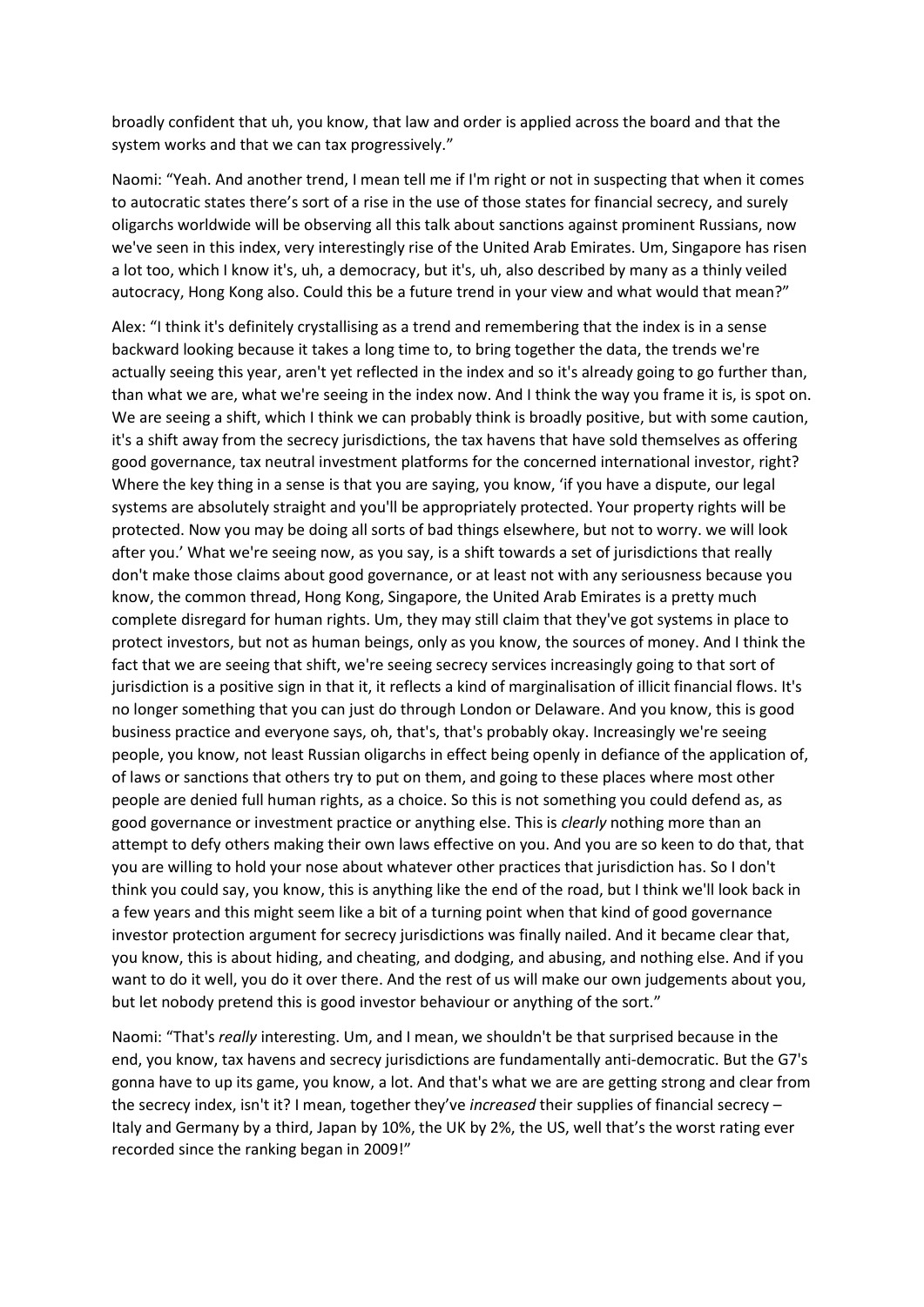Alex: "Yeah. Look, it's, you know, it's an interesting time to see whether, or the extent to which the, the financial sector broadly defined takes heed of what's going on. So, you know, I was looking at earlier this year, thinking about the British Virgin Islands. So here's a jurisdiction, a UK, uh, dependency under investigation by the UK - and that takes a lot, you know, for the depth of its corruption - and the question you're asking yourself is like, this is a major provider of anonymous companies used by investors of some description all around the world and a certain number of major multinationals and financial services firms too. Are those firms those kind of mainstream, responsible financial actors, are they gonna stay in the BVI or are they gonna say no? And you know, and now that the UK has confirmed in its findings the depth of the corruption, what's their decision? Do you say, 'okay, we, we can't be there. It's just, it's so obvious that we are just there to cheat people and, and, you know, there can't be any kind of good governance argument or anything.' Or do you say 'we don't care. We need the secrecy, we need the ability to cheat, so we're gonna stay anyway and we'll take a bit of a reputational hit' but now there's a lot more of the financial services actors around the world finding that they're in places that are really increasingly gonna be seen, or *are* seen as kind of beyond the pale. So what do you do? I think we're gonna see a bit of a separation and, you know, it's, I guess the, the tide going out to some extent, we'll see who's naked, you know, we'll see who really needs the secrecy regardless of the reputational damage and who has some kind of slightly more genuine commitment to responsible financial services practice."

Naomi: "Yes, the secrecy space is being squeezed, and the index team did identify a 5% global reduction in financial secrecy, although the increases in the G7 nations I mentioned really cuts that progress right back. But let's look at the number one global offender, the United States. Wow! After all the Biden administration has said about tackling tax havens and about sanctioning oligarchs! I mean, they've increased their financial secrecy supply to the world by almost a third, the largest supply ever recorded by the index! That's despite some fantastic anti-corruption coalitions in the States and achievements like the passing of the Corporate Transparency Act, finally passed after so many years. I spoke to Ryan Gurule of the FACT Coalition in the United States about the result for his country:"

Ryan: "I think that there are a lot of different factors that contribute to the score. The score itself is not surprising. Um, there are a couple of different factors that contribute to it and things that we'd seen as well. Um, first and foremost, uh, the US is behind in implementing transparency based reforms. And we know this, um, in fact, the US, which kind of kicked off the whole global transparency movement with FATCA, which is the US foreign account transparency mechanism in which US financial accounts held offshore are reported back to the US. That system is not reciprocal at all."

Naomi: "He means that while the US insists on other countries sharing information on their citizens abroad, it doesn't return the favour. So, information on the citizens of the world's activities in the US remain locked in secrecy. Yes, really!"

Ryan: "And in the meantime, after the US kind of created that system, uh, it failed to engage with the world in making a more reciprocal information exchange system in tax. And it failed to keep up in other transparency reforms related to beneficial ownership of entities, real estate, private investment funds, and regulating the enablers that help potentially corrupt actors access the extremely enticing US financial system. And it's enticing for a variety of reasons. The US financial system has very strong legal protection and it offers anonymity and complete secrecy.

I think it's a bit of a wake up call, especially in light of what's happening in the world right now. We've seen Russia invade Ukraine, we're talking about an authoritarian nation invading a democratic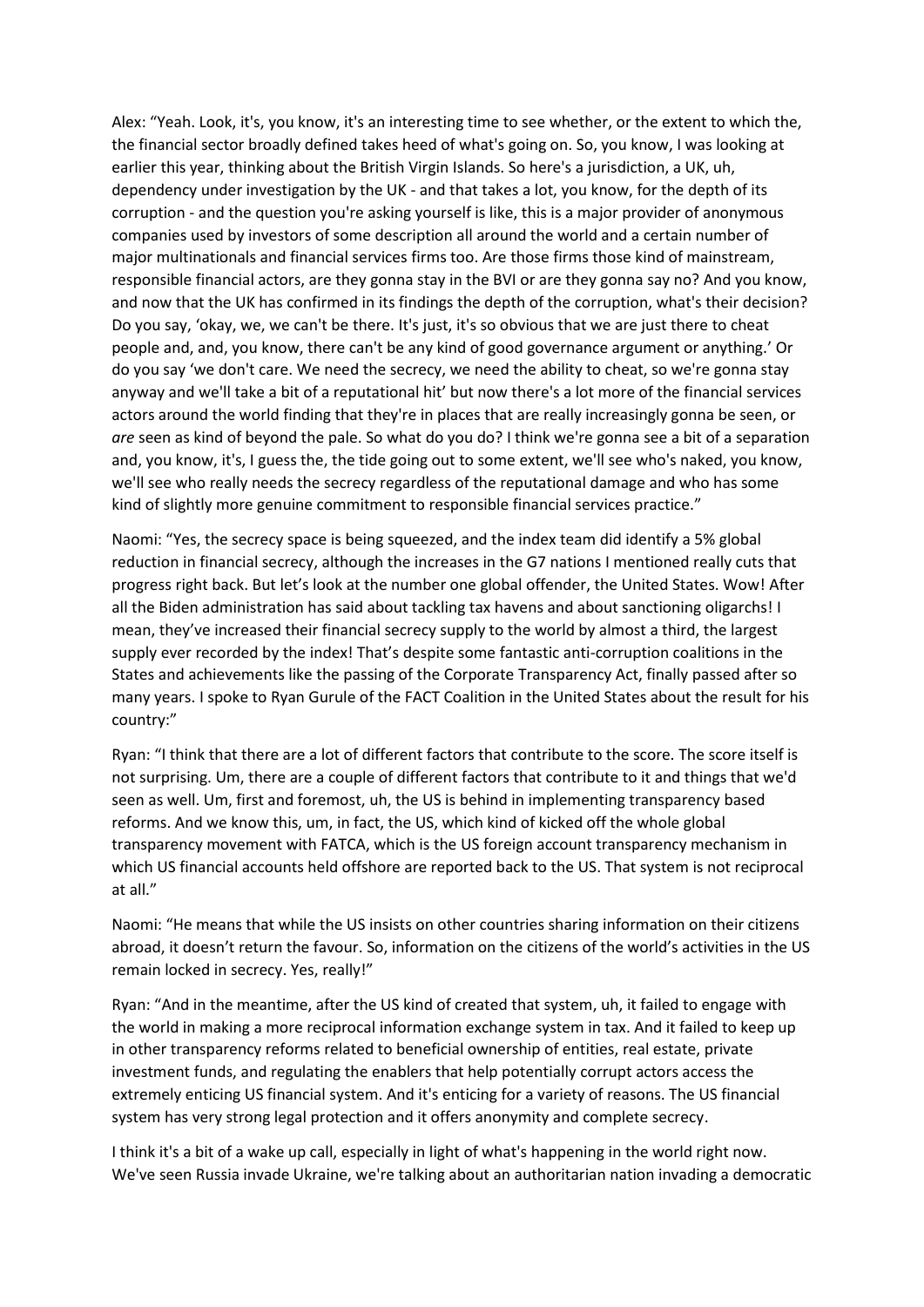country. And what we're seeing when the United States is leading a global response in sanctioning the oligarchs that are part of Putin's cadre, it's difficult to do that if you don't know where those oligarchs are keeping their money and, and hiding it. And from that perspective, I think that the Western countries are recognising that they've been playing a significant role in entrenching and empowering those regimes by allowing kleptocrats to pilfer from their own country and move that money back to secure, secretive Western jurisdictions, like US markets that are very attractive, and to do so on a completely anonymous basis and that has only entrenched their power at home, emboldened their actions and is resulting in a lot of the conflict that we're seeing. So I think that wake up call, along with this score will be a real call to act."

Naomi: "There are chinks of light though despite this disastrous scoring for the US which may not come into view until the next Financial Secrecy Index in 2024, I mean you've had the Corporate Transparency Act finally passed after so many years of trying. Once that's fully implemented there should be some serious progress that should filter into the next results?"

Ryan: "Yeah, the United States has begun to act and the Corporate Transparency Act was passed in January of 2021. And for the first time that will require the disclosure of beneficial ownership of most legal entities in the United States, corporations, limited liability companies, we expect it to cover every limited partnership but we are waiting on finalised regs to confirm as much. However, there are a couple of things that are holding that up, especially as it relates to this score. For one thing that bill hasn't been implemented, the Corporate Transparency Act passed in January 2021, but there's a tremendous amount of regulatory work to stand up the rules around that statute and the framework itself, as well as to stand up the infrastructure from a tech and digital information perspective to make sure that the law works as intended but at the same time, the US regulatory agency responsible for setting those rules up and that infrastructure up is horribly underfunded. And they're being pulled in a lot of different directions. And that's the Financial Crimes Enforcement Network at the Treasury Department, or FINCEN. They've been called into action in connection with the aggression towards Ukraine in helping coordinate international sanctions, including to discover who actually owns these entities. But it would be a lot easier to do that if these structural reforms had been in place a long time ago.

The last thing I'll say is the president, he has emphasised these things. Uh, he's actually identified a lot of core tenants that would both address the financial secrecy index score, but more importantly, actually create a more transparent regulatory environment in the US that would not only help to enforce sanctions, but also to help prevent the need for sanctions in the future, because it would undermine the abuse of Western financial systems by kleptocrats. Those reforms include standing up and implementing the Corporate Transparency Act, bringing greater transparency to US real estate markets on a nationwide permanent basis with respect to commercial and residential real estate, regulating the enablers who bring and shelter assets within our financial system, bringing transparency to private investment funds, an \$11 trillion industry in the United States that has no 'know your customer' or beneficial ownership rules, which is shocking, that would be the third largest economy in the world, and it's a black hole of secrecy and finally, covering other areas that have been developing and that are of concern, including relating to luxury assets, bringing transparency to art antiquities and digital assets, making sure that those, you know, emerging categories of harms from a money laundering perspective are pulled into the traditional, anti money laundering frameworks. We don't need to reinvent the wheel. We just need to make sure that they're covered. You know, right now the US is itself a tax haven, it's one of the biggest secrecy jurisdictions in the world. These results confirm that, and it's no longer time for the US to pretend that it can enact and create a less corrupt global environment and foster democracy without looking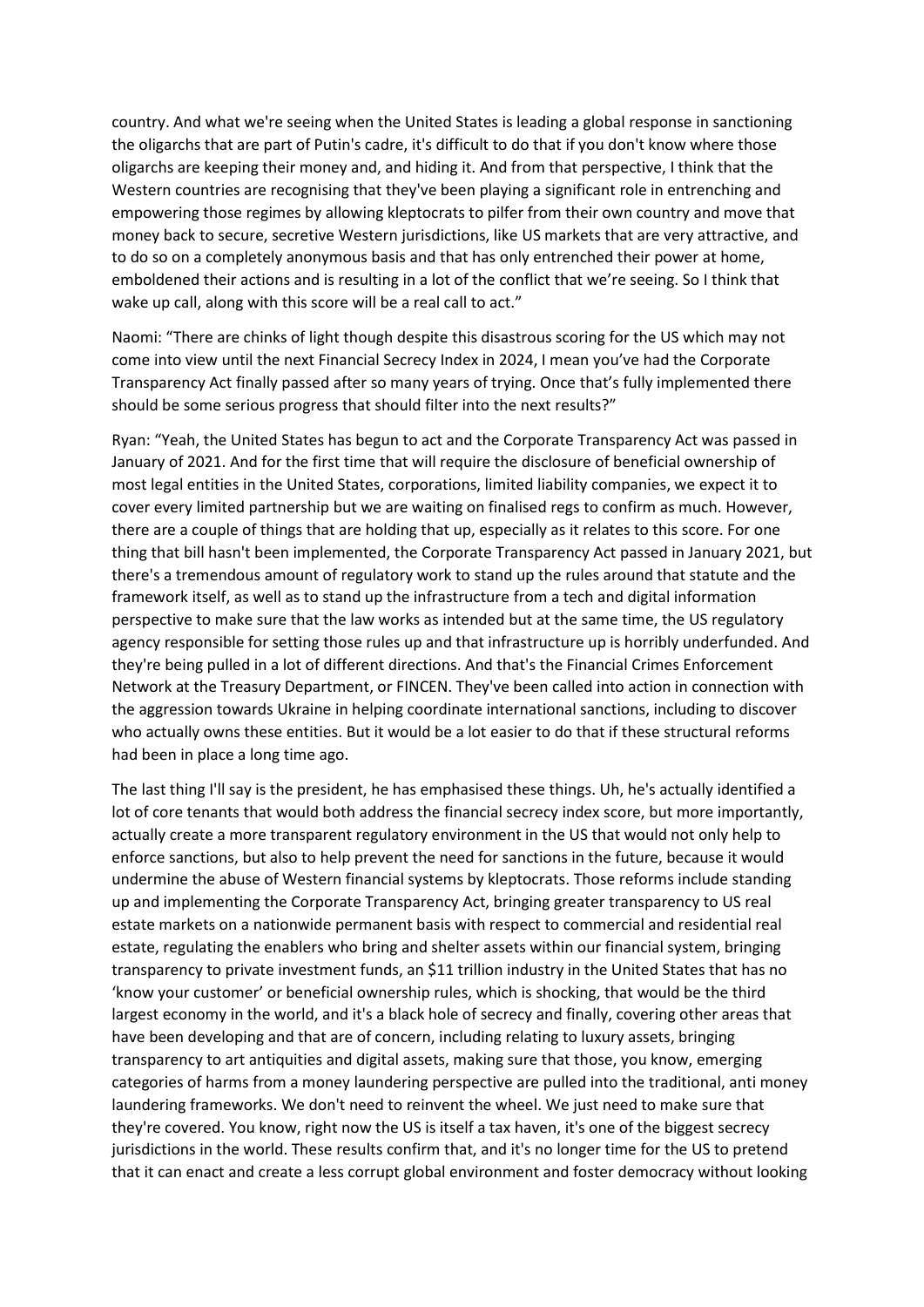internally and cleaning up its own house and catching up with global norms..and, uh, making sure that it's rhetoric is more than just talk. It's time to walk the walk."

Naomi: "Ryan Gurule of the FACT Coalition. Ok, let's talk about the UK. As I've said, combined with all its satellite havens it's still the worst offender even though taken alone it's ranked number 13. Unlike the United States, there aren't encouraging signs at all. Alex Cobham again of the Tax Justice Network:"

Alex: "Ah, you can, you can say that Britain is eating itself, you know, it's slightly sad. You know, we're sitting here as as two Brits and, you know, on the one hand look, I think the world is increasingly aware that the UK is the biggest driver of financial secrecy, of tax havenry. The UK is the UK. And I think, let's come back at the next index and see where the UK is. The UK government at present is absolutely not committed to transparency in almost any dimension, whether that's freedom of information requests from journalists or the public, or it's transparency about public procurement and public contracts, or indeed a great many other things, including financial secrecy. They haven't delivered, in fact they've, u-turned on a set of commitments that the predecessor, but still Conservative government made including around country by country reporting, and the UK's corruption is becoming both more pervasive and more visible, which is what you'd expect with a country that sits at the centre of this spider's web of secrecy. We know financial secrecy corrodes, and it corrodes in the secrecy jurisdiction as much as it does damage to others. The UK is responsible for very serious revenue losses for other countries, but it also suffers very serious revenue losses itself. It is increasingly finding it difficult to make progressive taxation effective because the tolerance of anonymous wealth and opaque corporate accounting is so high and it's so embedded politically that we don't regulate this stuff properly. And even if we pass the laws, we don't enforce them. The cost now to the British society is becoming increasingly clear. There will be a moment in UK politics when people say 'we have to try something else.'"

Naomi: "Yeah. Yeah. I mean, it's like a lost a lost nation at the moment, a pariah nation even, and there's this ongoing race to the bottom going on between New York and London, which is, also you can throw into the mix, but speaking about how to tackle long term these problems, I mean the Tax Justice Network and, and other anti-corruption campaigners want a Global Asset Registry and a United Nations Tax Convention. I know these are big subjects, but, can you briefly explain how the global asset registry would work practically?"

Alex: "Sure. So, you know, we already have registries of a lot of assets, you know, so a lot of countries have a land registry that records, depending, either the legal owner or ideally the ultimate warm blooded beneficial owner. And then a lot of countries have that for companies and an increasing number of countries have that for trusts and foundations as well. Then if you look at kind of high value assets like yachts and private aircraft, you often have registers sometimes international of who the owners are. And then even thinking about works of art in some cases and other assets we see similar types of registers. Now, not all of them are perfect. Not all of them identify the beneficial owner or don't do it entirely effectively, but there's a lot of information there. Most of it public, some of it held privately that could be joined up. And that's really what a global asset registry is. The idea that you could actually put together the company ownership register for all jurisdictions, and then the same for other types of assets, other types of legal vehicles. And you'd end up with an overall structure that let's say law enforcement would be able - imagine, for example, that you wanted to sanction some very rich oligarch or, you know, some major criminal, you could look through the global asset registry and effectively see every element of their ownership, every structure and every ultimate asset, and that would allow you equally to do things like taxing wealth effectively, if you wanted to. Not all of the information would be in public domain, as it's not now,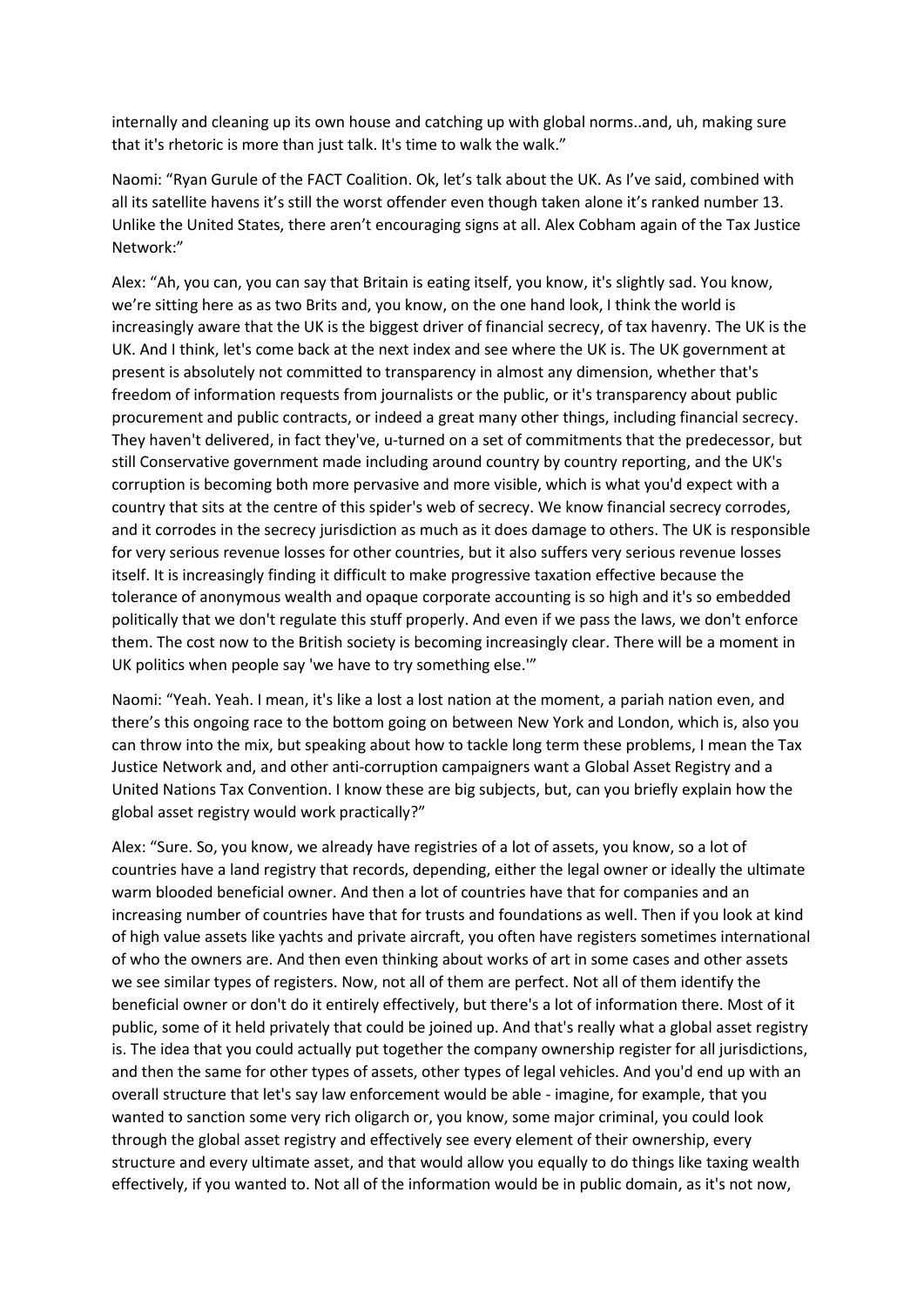some of it would be private, so I don't think anyone's saying we should have information about people's financial accounts in the public domain, but where you've created a legal vehicle to do business, then that's, I think generally held should be, should be a factor of public information. So you'd have both public and private elements, and it would basically be a tool for different types of, uh, law enforcement, but also civil society, journalists, and so on, for all of us to understand really the distribution of wealth in our countries and internationally. And if we wanted to decide to tax it, um, or at least if we're not gonna tax it, to make that decision actively and with the power to do so and be choosing democratically not to, if that's a choice that's made. So it's really about empowering people both to make sure that laws and taxes are applied fairly, but also to allow us to curtail inequalities."

Naomi: "OK. And the UN Tax Convention? *So* important to enshrine tax rights in a legally enforceable way to protect citizens. That's another longer term thing we'd like to see happen right?"

Alex: "Yeah. I mean, look, I'm not so sure it's long term anymore. I think we've had a shift. There's been a sense that you know, the OECD has actually had 10 years on corporate tax and it's failed, you know, nobody, including the bigger OECD members, nobody is happy with what the OECD's put on the table after 10 years of trying. That's on the corporate tax side. Meanwhile, on the transparency side, you know, we have the Financial Action Task Force whose former long standing head has just come out and, you know, really ripped them apart and highlighted just how much they have failed to achieve things like beneficial ownership transparency among more than a, you know, a handful of members and how actually there's a small group of major members who really control it, and stop it delivering high standards for everyone. We know the UN tax committee already has kind of delivered on digital taxation in a way that the OECD is failing. It's kind of obvious that this stuff should be done at the UN.

My feeling is we might see negotiations on a convention begin within a year. It really feels, you know, we could be that close and there's still a long way to go even if we get started. But I think there's just this general sense that the architecture doesn't work. It doesn't work for lower income countries, in fact, it never has done, but even for OECD members, I think there's a frustration that they're not getting the kind of effective, uh, changes that they need. And something like the, you know, the failure of the G7 to be able to make sanctions effective in the case of Russia because of their own failure to be transparent, I think is shifting the dial on what might be acceptable as, as global standards. So, I feel pretty positive at the minute. I think it's not such a long term ambition after all."

Naomi: "And very interestingly, just in a short time since I spoke to Alex, the African Union has just passed a resolution calling on the UN for a tax convention. Alex, I'm cheered to see that the financial secrecy index 2022 finds that global financial secrecy actually shrank by 5%, so it *is* going down. But, once you factor in the G7 countries I mentioned earlier, they increased their secrecy services by so much it whittled that global percentage down to 2%. But there is an ongoing reduction, which is encouraging, even though in the last index it was down by 7%. I know that enforcement is a whole other question, but the secrecy space is being squeezed and it's a very important ongoing shift right?"

Alex: "Yeah, absolutely. You could say the continuing improvement in global transparency is really a reflection of the kind of the normalisation of the tax justice policy platform. There is much more automatic exchange of information about financial accounts, there is much more transparency of beneficial ownership, and there is continuing progress towards country by country reporting being transparent, there's a lot of progress being made. So we should feel pretty positive stuff is being